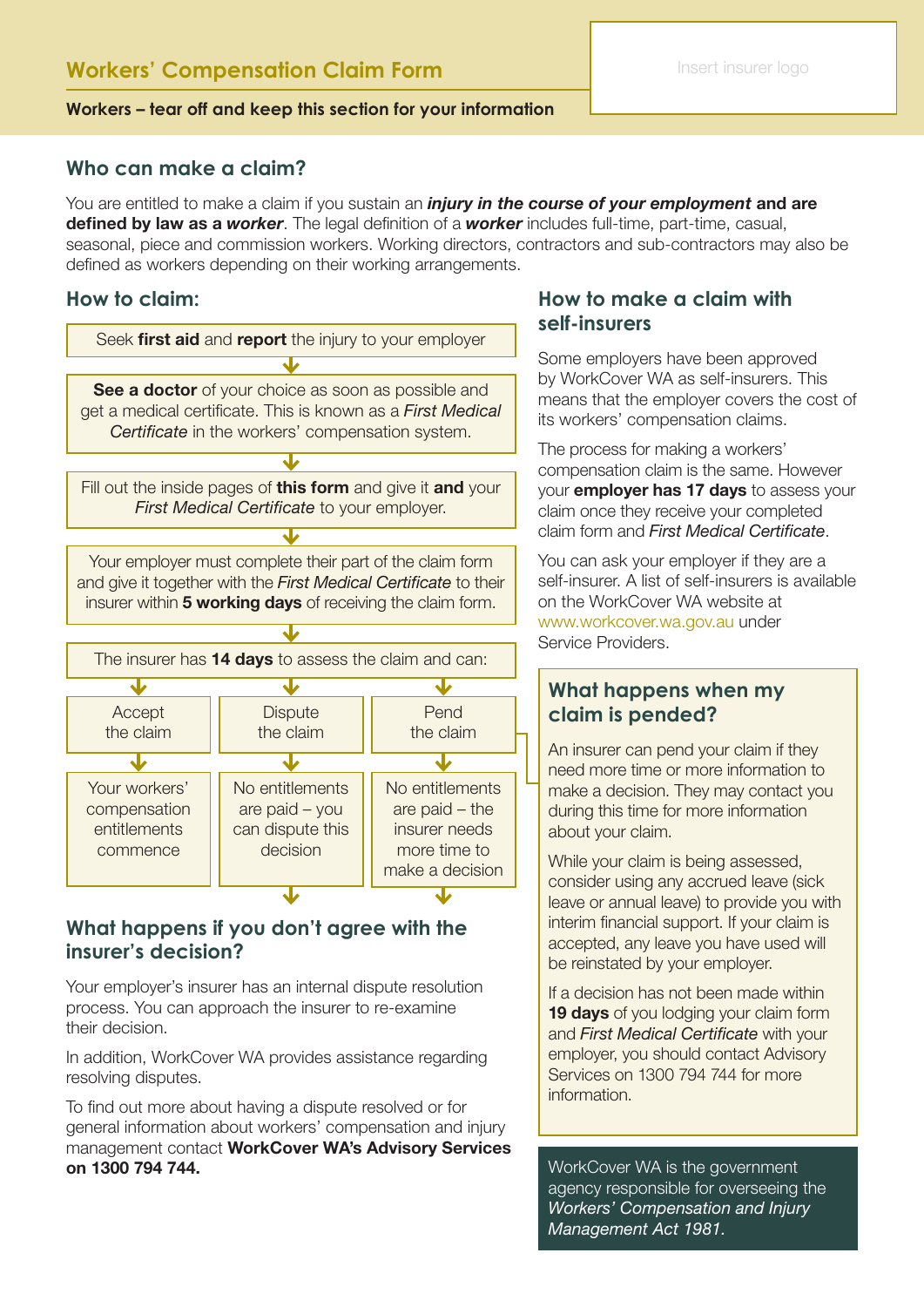# **What does workers' compensation cover?**

Once your claim is accepted you become entitled to workers' compensation payments. These may include:

- wages that should be paid on your normal pay day for any time that your doctor has certified you unfit for work
- **medical expenses** for hospital, medical and allied (eq physiotherapy) health treatment referred by your doctor and approved by the insurer. Your medical expenses are covered only up to a workers' compensation rate which is set by WorkCover WA. Be sure to check that your doctor charges this rate otherwise you may be left with a gap payment
- rehabilitation expenses to cover the cost of engaging an approved workplace rehabilitation **provider** to help your return to work
- travel and accommodation expenses in certain situations.

### Contact WorkCover WA for publications about your rights, responsibilities and entitlements.

Wages, medical and rehabilitation payments are limited and subject to maximum amounts. You can call our Advisory Services staff on 1300 794 744 or visit www.workcover.wa.gov.au/Workers for further information.

While your claim is being assessed, you can ask your employer to pay you sick leave or annual leave you have already accrued. If your claim is accepted, you will receive your workers' compensation entitlements and your employer will reinstate your leave. Remember you must have a medical certificate to cover any time you are away from work.

# **Know and understand your rights and responsibilities**

### You:

- have the right to choose your own treating doctor and workplace rehabilitation provider
- have the right to **claim lost wages from other jobs** if you have another job/s your injury prevents you doing
- have the responsibility to **attend certain medical appointments** at the request of your employer
- have the responsibility to fully participate in your return to work program once developed.

## Your employer:

- has the right to **request a medical review** via their insurer before or after a claim has been accepted
- has the right to discuss your return to work with the treating doctor
- has the responsibility to have an *injury management system in place* and implement a return to work program when a doctor declares you fit for work in any capacity
- has the responsibility to keep your original position available for 12 months following a claim.

## Together:

you have the responsibility to work with your treating doctor in developing an appropriate return to work program.

# **Disclosure of Personal Information (consent authority)**

Your employer's insurance company needs to collect, use and disclose personal information to assess, investigate and otherwise deal with your claim. If you do not provide the information requested, this may affect the insurer's ability to assess your claim. This may cause significant delays in the claims process.

By signing the *consent authority* on the Claim Form, you agree to the insurer:

- a. collecting and using your personal information for the purpose of assessing, investigation and otherwise dealing with your current claim or any future claims.
- b. disclosing personal information (on a confidential basis) to and collecting personal information from:
	- your employer, the insurer's entities, its investigators, auditors, medical service providers or any other party providing services to the insurer or any agent of these
	- other insurers, insurance intermediaries, government regulators or insurance reference bureau
	- lawyers and law enforcement agencies.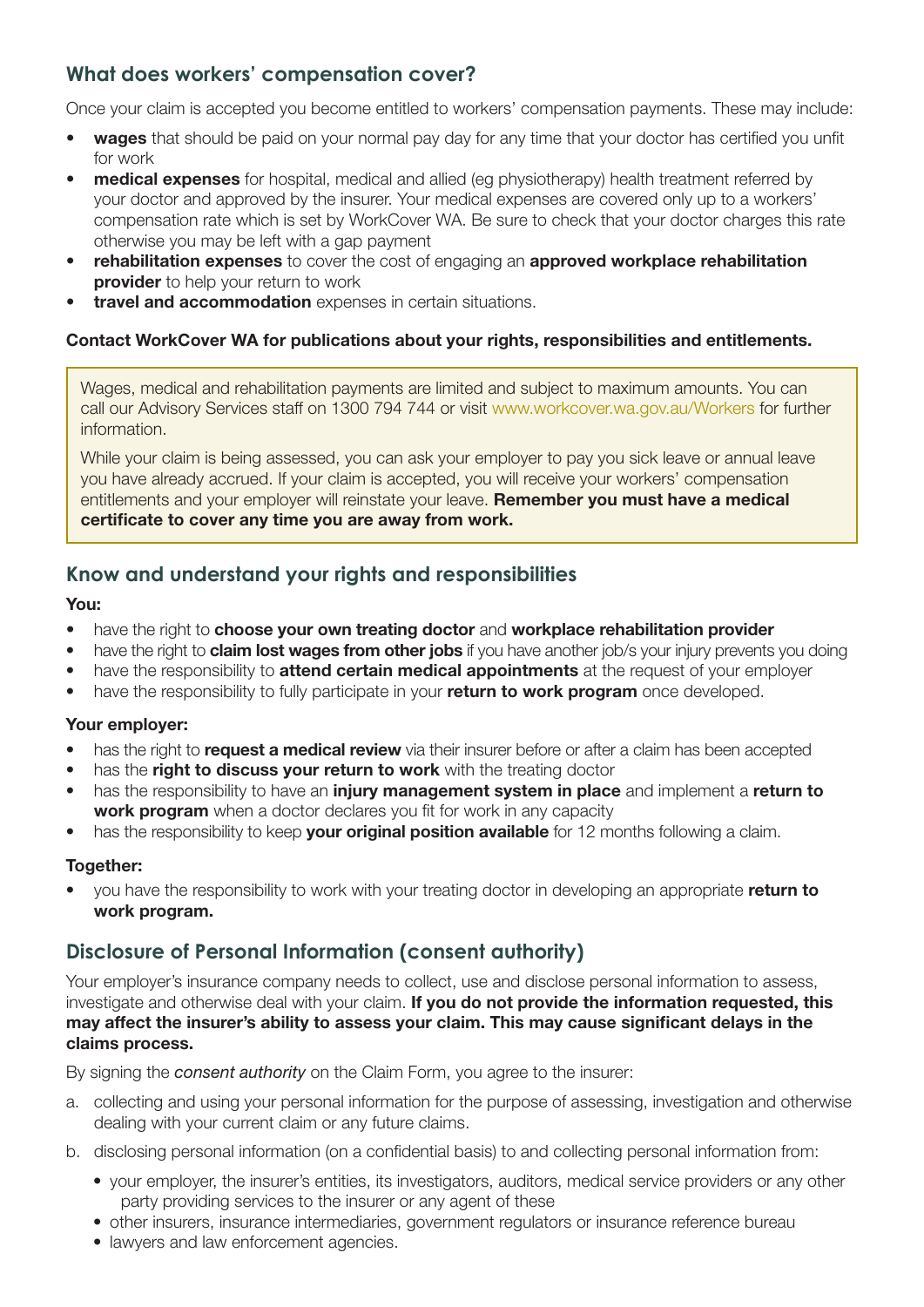# **Checklist and handy hints**

## **For the Worker**

| $\Box$<br>Complete the form with a ballpoint pen. |
|---------------------------------------------------|
|---------------------------------------------------|

 $\Box$ If you need help completing the form, you can get your employer, a friend or family member to help you or you can call WorkCover WA on 1300 794 744. If required, an interpreter can also be arranged by WorkCover WA free of charge.

П The claim form is printed on carbonised paper which produces an exact copy on the sheet below it. Make sure you write on the centre sheets only and press firmly.

 $\Box$ Provide **all** the information requested. Give your full name, postal and email address and daytime contact phone number in case you need to be contacted.

 $\Box$ It may be helpful to attach a separate sheet to your claim form **if more space is needed** to provide information about your injury, how it happened and your medical history.

Read and sign the *worker's declaration* and the *consent authority (optional).*  $\Box$ 

 $\Box$ Attach the *First Medical Certificate* you received from your doctor to this claim form (your claim cannot be processed until both your claim form and *First Medical Certificate* are received).

 $\Box$ Keep records! Take a photocopy of your claim form and keep a record of the date you gave the claim form and medical certificate to your employer.

Tear off the information section of this form and keep for your future reference.

# **For the Employer**

 $\Box$ 

 $\Box$ 

 $\Box$ 

 $\Box$ 

 $\Box$ 

Make sure the worker has completed all sections of the claim form. If they have difficulty completing it, let them know that they can seek help from you, or a family member or friend.

 $\Box$ Make sure you complete the employer details section.

Review the *First Medical Certificate*. Has the doctor indicated that the worker has capacity to work in either their pre-injury job or in alternative duties? If so, you are required by law to **develop a return** to work program. Visit the WorkCover WA website www.workcover.wa.gov.au for further information and templates or contact your insurer for assistance.

 $\Box$ If the doctor has indicated that the worker will be off work for more than three days or can't return to normal duties, they will be expecting you to contact them.

Keep records! Develop a case file, photocopy all relevant paperwork and keep it in a safe and private location and date all correspondence.

Forward this form to your insurer within five working days of receiving it. Make sure you attach:

- the worker's *First Medical Certificate* and any subsequent medical certificates
- medical accounts (if any)
- any other reports your insurer asks you to complete.

П If an injury is likely to prevent an employee from working for 10 consecutive days, you must also notify WorkSafe on (08) 9327 8800. A list of reportable injuries and diseases can be found at www.commerce.wa.gov.au/WorkSafe. There are also reporting requirements for **all injuries in the** mining sector, for more information visit www.dmp.wa.gov.au.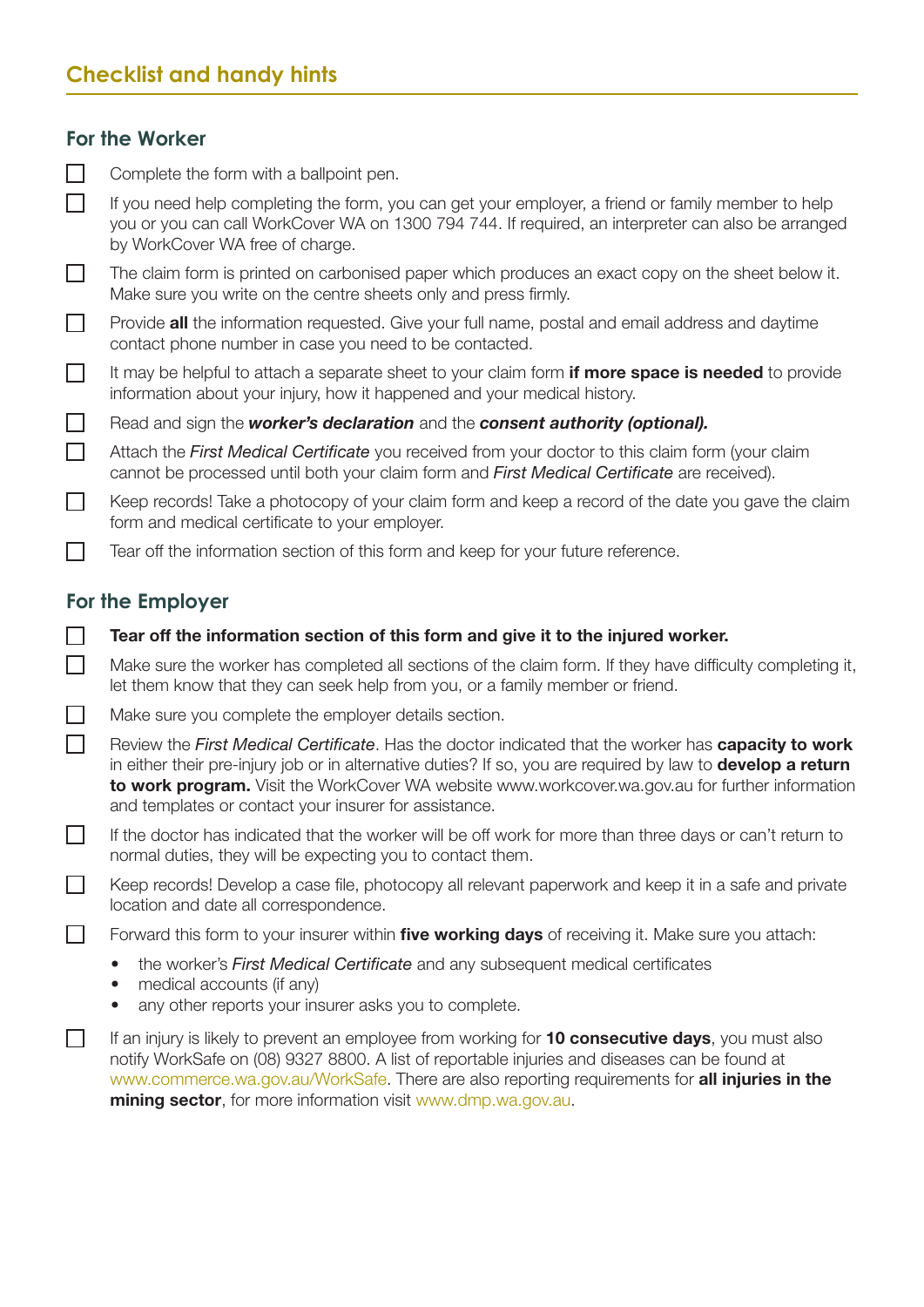| Insurer please complete<br>Insurer name<br>Claim number<br><b>ANZSIC Code</b><br>Policy number<br>WorkCover number                                                                                                                                                                                                                                                                                                                                                                                                                                                                                                                                                                                                                                                                | Estimated time off work:<br>less than one day<br>1-4 work days (inclusive)<br>5-9 work days (inclusive)<br>10-20 work days (inclusive)                    | Date form received from employer<br><b>DATE STAMP</b> |                   |  |  |  |  |
|-----------------------------------------------------------------------------------------------------------------------------------------------------------------------------------------------------------------------------------------------------------------------------------------------------------------------------------------------------------------------------------------------------------------------------------------------------------------------------------------------------------------------------------------------------------------------------------------------------------------------------------------------------------------------------------------------------------------------------------------------------------------------------------|-----------------------------------------------------------------------------------------------------------------------------------------------------------|-------------------------------------------------------|-------------------|--|--|--|--|
| Has employer contacted<br>medical practitioner?                                                                                                                                                                                                                                                                                                                                                                                                                                                                                                                                                                                                                                                                                                                                   | more than 20 work days<br>fatality<br>N                                                                                                                   | ASCO (office use only)                                |                   |  |  |  |  |
| <b>Employer please complete</b><br>Name of policy holder/employer:<br>Trading as (if different to above):<br>Address:<br>Postcode:<br><b>Example 20 Phone No:</b> Phone 20 Phone 20 Phone 20 Phone 20 Phone 20 Phone 20 Phone 20 Phone 20 Phone 20 Phone 20 Phone 20 Phone 20 Phone 20 Phone 20 Phone 20 Phone 20 Phone 20 Phone 20 Phone 20 Phone 20 Phone 20 Phone 20 P<br>Email:<br>Contact person name:<br>Address of injured worker's usual workplace or base:<br>Postcode:<br>Major activity of workplace (eg sheep farming, plumbing):<br>Date employer received the completed claim form from the injured worker:<br>Date employer received First Medical Certificate from the injured worker:<br>Date employer sent the claim form and medical certificate/s to insurer: |                                                                                                                                                           |                                                       |                   |  |  |  |  |
| <b>Worker please complete</b>                                                                                                                                                                                                                                                                                                                                                                                                                                                                                                                                                                                                                                                                                                                                                     |                                                                                                                                                           |                                                       |                   |  |  |  |  |
| Surname:                                                                                                                                                                                                                                                                                                                                                                                                                                                                                                                                                                                                                                                                                                                                                                          |                                                                                                                                                           | D.O.B.                                                | Female<br>Male    |  |  |  |  |
| Other names:                                                                                                                                                                                                                                                                                                                                                                                                                                                                                                                                                                                                                                                                                                                                                                      | Preferred language (if not English)                                                                                                                       |                                                       |                   |  |  |  |  |
| Address:                                                                                                                                                                                                                                                                                                                                                                                                                                                                                                                                                                                                                                                                                                                                                                          |                                                                                                                                                           |                                                       |                   |  |  |  |  |
| At the time of the injury I was working as a:<br>Suburb/City/Town:<br>Postcode:                                                                                                                                                                                                                                                                                                                                                                                                                                                                                                                                                                                                                                                                                                   |                                                                                                                                                           |                                                       |                   |  |  |  |  |
| Email:                                                                                                                                                                                                                                                                                                                                                                                                                                                                                                                                                                                                                                                                                                                                                                            | direct employee                                                                                                                                           | sub contractor                                        |                   |  |  |  |  |
| Daytime contact phone no:                                                                                                                                                                                                                                                                                                                                                                                                                                                                                                                                                                                                                                                                                                                                                         |                                                                                                                                                           | working director                                      | visa worker       |  |  |  |  |
| Occupation                                                                                                                                                                                                                                                                                                                                                                                                                                                                                                                                                                                                                                                                                                                                                                        |                                                                                                                                                           | contractor                                            | other             |  |  |  |  |
| (eg first class welder)<br>If other, please specify:                                                                                                                                                                                                                                                                                                                                                                                                                                                                                                                                                                                                                                                                                                                              |                                                                                                                                                           |                                                       |                   |  |  |  |  |
| employee of<br>Main tasks/duties performed (eg welding of high pressure steam pipes)<br>contractor                                                                                                                                                                                                                                                                                                                                                                                                                                                                                                                                                                                                                                                                                |                                                                                                                                                           |                                                       |                   |  |  |  |  |
| full time (F)<br>part time (P)                                                                                                                                                                                                                                                                                                                                                                                                                                                                                                                                                                                                                                                                                                                                                    | permanent (P)                                                                                                                                             | temporary (T)                                         | casual (C)        |  |  |  |  |
| <b>Other Employment</b><br>If more than one employer, please attach details on separate sheet                                                                                                                                                                                                                                                                                                                                                                                                                                                                                                                                                                                                                                                                                     |                                                                                                                                                           |                                                       |                   |  |  |  |  |
| Do you have any other job?<br>N<br>If yes, please give details:<br>Y                                                                                                                                                                                                                                                                                                                                                                                                                                                                                                                                                                                                                                                                                                              |                                                                                                                                                           |                                                       |                   |  |  |  |  |
| Hours per week:<br>Employer name:<br>Phone no:                                                                                                                                                                                                                                                                                                                                                                                                                                                                                                                                                                                                                                                                                                                                    |                                                                                                                                                           |                                                       |                   |  |  |  |  |
| Occurrence details                                                                                                                                                                                                                                                                                                                                                                                                                                                                                                                                                                                                                                                                                                                                                                |                                                                                                                                                           | Attach separate sheet if more space is required       |                   |  |  |  |  |
| Day of occurrence: eq Monday                                                                                                                                                                                                                                                                                                                                                                                                                                                                                                                                                                                                                                                                                                                                                      | Date of occurrence:                                                                                                                                       | Time of occurrence:                                   | PM]<br>AM         |  |  |  |  |
| At what address did the occurrence happen?                                                                                                                                                                                                                                                                                                                                                                                                                                                                                                                                                                                                                                                                                                                                        |                                                                                                                                                           |                                                       |                   |  |  |  |  |
| Did you have to stop working?                                                                                                                                                                                                                                                                                                                                                                                                                                                                                                                                                                                                                                                                                                                                                     | Y<br>N<br>If so when?<br>Date:                                                                                                                            | Time:                                                 | IPM<br><b>JAM</b> |  |  |  |  |
| Were you:<br>working - at your normal<br>workplace                                                                                                                                                                                                                                                                                                                                                                                                                                                                                                                                                                                                                                                                                                                                | Describe the occurrence. Include:<br><b>WorkCover WA</b><br><b>Staff Only</b><br>What action was involved (ie fall, struck by object)<br>(i)<br>Mechanism |                                                       |                   |  |  |  |  |
| on work break - at normal<br>workplace<br>working - away from normal                                                                                                                                                                                                                                                                                                                                                                                                                                                                                                                                                                                                                                                                                                              | What object/machine/substance was involved (ie fumes, door frame)<br>(ii)<br>Agency                                                                       |                                                       |                   |  |  |  |  |
| workplace<br>on work break - away from<br>normal workplace                                                                                                                                                                                                                                                                                                                                                                                                                                                                                                                                                                                                                                                                                                                        | The most serious injury or disease caused (ie fracture, burn, abrasion)<br>(iii)<br>Nature                                                                |                                                       |                   |  |  |  |  |
| working - road traffic accident<br>commuting/journey<br>other duty status                                                                                                                                                                                                                                                                                                                                                                                                                                                                                                                                                                                                                                                                                                         | The bodily location of the injury or disease (ie upper arm, eye)<br>(iv)<br><b>Bodily location</b>                                                        |                                                       |                   |  |  |  |  |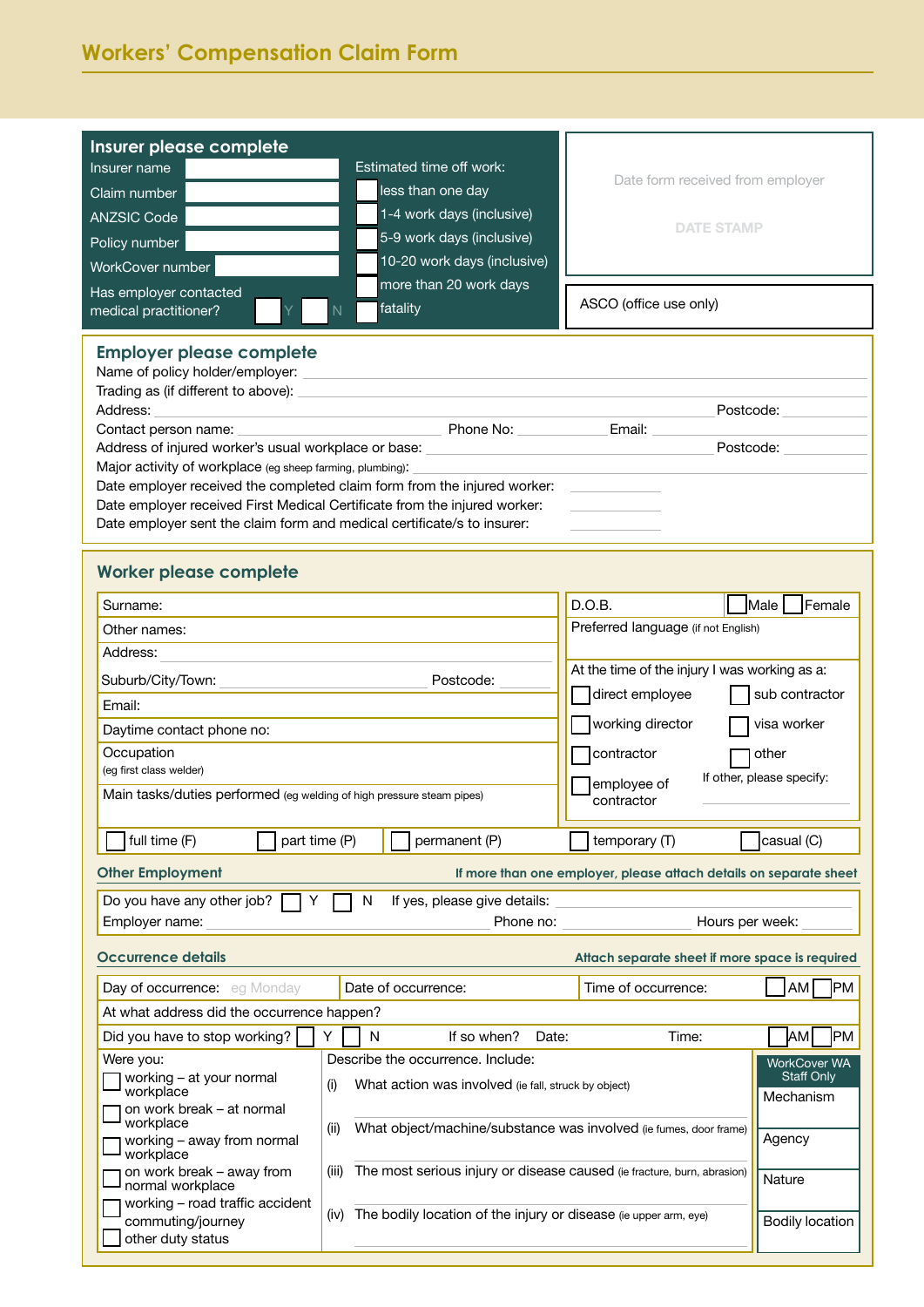| Where did the occurrence happen? (ie store room, machinery shop)<br>What were you doing at the time of the occurrence?<br>PM<br><b>PM</b><br>AM<br>Finish time:<br>AM<br>What were the normal working hours for that day? Starting time:<br>AM<br><b>PM</b><br>When did you first report the occurrence?<br>Date:<br>Time:<br>Who did you report the occurrence to?<br>Position:<br>Phone No:<br>Name:<br>If you didn't report the occurrence immediately, please state the reason if any:<br>Please provide the name and daytime contact phone number of witnesses of the occurrence:<br>1. Name:<br>Phone No:<br>2. Name:<br>Phone No:<br>Attach separate sheet if more space is required<br>$\neg$ PM<br>AM<br>When did you first seek medical attention?<br>Time:<br>Date:<br>If not immediately, please state the reason:<br>Was the part of the body affected by this occurrence healthy before this occurrence?<br>N<br>If not, please give details:<br>Is the present injury completely related to this occurrence? $\Box Y$<br>N<br>If not, please give details:<br>Please give details of any similar injury prior to this occurrence:<br>Name and contact details of your usual medical practitioner and any health provider who has treated you for a similar injury:<br>Name:<br>Address:<br>Phone no:<br>Attach separate sheet if more space is required<br>Are you claiming compensation from any other source?<br>N<br>If yes, from whom?<br>IY<br>Have you had any similar or related workers' compensation claims?<br>N<br>If yes, please give details:<br>Name of Employer:<br>Address:<br>Name of insurer (if known):<br>Type of injury or disease:<br>I solemnly and sincerely declare that each and every answer above and the particulars contained herein or annexed hereto relating to myself<br>and the occurrence are true both in substance and in fact to the best of my knowledge and belief. I take notice that, under the provisions of<br>section 59(2) of the Workers' Compensation and Injury Management Act 1981, I am required to notify my employer in writing within 7 days if I<br>commence work with another employer after making a claim, or while receiving weekly payments of workers' compensation.<br>Dated this:<br>day of: __________________________<br>Year: when the control of the control of the control of the control of the control of the control of the control of the control of the control of the control of the control of the control of the control of the control of t<br>Signature of witness<br>Consent authority (to be signed at the option of the worker) I authorise any doctor who treats me (whether named in this certificate or not)<br>to discuss my medical condition, in relation to my claim for workers' compensation and return to work options, with my employer and with<br>their insurer.<br>Year:<br>Dated this:<br>Signature of witness<br>Signature of worker<br>I consent to my employer's insurer and its appointed service providers collecting personal information, inclusive of sensitive information<br>such as medical information about me and using it for the purpose of assessing and managing my workers' compensation claim, including<br>determining liability and whether my claim is true. This consent extends to my employer's insurer disclosing my personal information,<br>inclusive of sensitive information, to other insurers, medical practitioners, rehabilitation providers, investigators, legal practitioners<br>and other experts or consultants for the purpose of assessing and managing my claim. My personal information, inclusive of sensitive<br>information, may also be disclosed as required or permitted by law. I also consent to my employer's insurer disclosing my personal details to<br>WorkCover WA which is authorised to use this information to fulfil its functions and obligations under the <i>Workers' Compensation and Injury</i><br><i>Management Act 1981</i> . I have read all the information on this form regarding the consent authority and I consent to the Insurer dealing with<br>my personal information in the manner described.<br>Witness signature Nitra and Services and Services and Services and Services and Services and Services and Services<br>Signed<br><u> 2002 - An Dùbhlachd ann an Dùbhlachd ann an Dùbhlachd ann an Dùbhlachd ann an Dùbhlachd ann an Dùbhlachd ann an </u><br>Witness print name | <b>Worker please complete</b><br>Occurrence report - Describe how it happened |  |  | Attach separate sheet if more space is required |  |  |  |
|---------------------------------------------------------------------------------------------------------------------------------------------------------------------------------------------------------------------------------------------------------------------------------------------------------------------------------------------------------------------------------------------------------------------------------------------------------------------------------------------------------------------------------------------------------------------------------------------------------------------------------------------------------------------------------------------------------------------------------------------------------------------------------------------------------------------------------------------------------------------------------------------------------------------------------------------------------------------------------------------------------------------------------------------------------------------------------------------------------------------------------------------------------------------------------------------------------------------------------------------------------------------------------------------------------------------------------------------------------------------------------------------------------------------------------------------------------------------------------------------------------------------------------------------------------------------------------------------------------------------------------------------------------------------------------------------------------------------------------------------------------------------------------------------------------------------------------------------------------------------------------------------------------------------------------------------------------------------------------------------------------------------------------------------------------------------------------------------------------------------------------------------------------------------------------------------------------------------------------------------------------------------------------------------------------------------------------------------------------------------------------------------------------------------------------------------------------------------------------------------------------------------------------------------------------------------------------------------------------------------------------------------------------------------------------------------------------------------------------------------------------------------------------------------------------------------------------------------------------------------------------------------------------------------------------------------------------------------------------------------------------------------------------------------------------------------------------------------------------------------------------------------------------------------------------------------------------------------------------------------------------------------------------------------------------------------------------------------------------------------------------------------------------------------------------------------------------------------------------------------------------------------------------------------------------------------------------------------------------------------------------------------------------------------------------------------------------------------------------------------------------------------------------------------------------------------------------------------------------------------------------------------------------------------------------------------------------------------------------------------------------------------------------------------------------------------------------------------------------------------------------------------------------------------------------------------------------------------------------------------------------------------------------------------------------------------------------------------------------------------------------------------------------------------------------------------------------------------------------|-------------------------------------------------------------------------------|--|--|-------------------------------------------------|--|--|--|
| Worker's declaration<br>Consent authority - to be signed at the option of the worker                                                                                                                                                                                                                                                                                                                                                                                                                                                                                                                                                                                                                                                                                                                                                                                                                                                                                                                                                                                                                                                                                                                                                                                                                                                                                                                                                                                                                                                                                                                                                                                                                                                                                                                                                                                                                                                                                                                                                                                                                                                                                                                                                                                                                                                                                                                                                                                                                                                                                                                                                                                                                                                                                                                                                                                                                                                                                                                                                                                                                                                                                                                                                                                                                                                                                                                                                                                                                                                                                                                                                                                                                                                                                                                                                                                                                                                                                                                                                                                                                                                                                                                                                                                                                                                                                                                                                                                            |                                                                               |  |  |                                                 |  |  |  |
|                                                                                                                                                                                                                                                                                                                                                                                                                                                                                                                                                                                                                                                                                                                                                                                                                                                                                                                                                                                                                                                                                                                                                                                                                                                                                                                                                                                                                                                                                                                                                                                                                                                                                                                                                                                                                                                                                                                                                                                                                                                                                                                                                                                                                                                                                                                                                                                                                                                                                                                                                                                                                                                                                                                                                                                                                                                                                                                                                                                                                                                                                                                                                                                                                                                                                                                                                                                                                                                                                                                                                                                                                                                                                                                                                                                                                                                                                                                                                                                                                                                                                                                                                                                                                                                                                                                                                                                                                                                                                 |                                                                               |  |  |                                                 |  |  |  |
|                                                                                                                                                                                                                                                                                                                                                                                                                                                                                                                                                                                                                                                                                                                                                                                                                                                                                                                                                                                                                                                                                                                                                                                                                                                                                                                                                                                                                                                                                                                                                                                                                                                                                                                                                                                                                                                                                                                                                                                                                                                                                                                                                                                                                                                                                                                                                                                                                                                                                                                                                                                                                                                                                                                                                                                                                                                                                                                                                                                                                                                                                                                                                                                                                                                                                                                                                                                                                                                                                                                                                                                                                                                                                                                                                                                                                                                                                                                                                                                                                                                                                                                                                                                                                                                                                                                                                                                                                                                                                 |                                                                               |  |  |                                                 |  |  |  |
|                                                                                                                                                                                                                                                                                                                                                                                                                                                                                                                                                                                                                                                                                                                                                                                                                                                                                                                                                                                                                                                                                                                                                                                                                                                                                                                                                                                                                                                                                                                                                                                                                                                                                                                                                                                                                                                                                                                                                                                                                                                                                                                                                                                                                                                                                                                                                                                                                                                                                                                                                                                                                                                                                                                                                                                                                                                                                                                                                                                                                                                                                                                                                                                                                                                                                                                                                                                                                                                                                                                                                                                                                                                                                                                                                                                                                                                                                                                                                                                                                                                                                                                                                                                                                                                                                                                                                                                                                                                                                 |                                                                               |  |  |                                                 |  |  |  |
| Medical help/history - this occurrence<br><b>Other/Previous claims</b>                                                                                                                                                                                                                                                                                                                                                                                                                                                                                                                                                                                                                                                                                                                                                                                                                                                                                                                                                                                                                                                                                                                                                                                                                                                                                                                                                                                                                                                                                                                                                                                                                                                                                                                                                                                                                                                                                                                                                                                                                                                                                                                                                                                                                                                                                                                                                                                                                                                                                                                                                                                                                                                                                                                                                                                                                                                                                                                                                                                                                                                                                                                                                                                                                                                                                                                                                                                                                                                                                                                                                                                                                                                                                                                                                                                                                                                                                                                                                                                                                                                                                                                                                                                                                                                                                                                                                                                                          |                                                                               |  |  |                                                 |  |  |  |
|                                                                                                                                                                                                                                                                                                                                                                                                                                                                                                                                                                                                                                                                                                                                                                                                                                                                                                                                                                                                                                                                                                                                                                                                                                                                                                                                                                                                                                                                                                                                                                                                                                                                                                                                                                                                                                                                                                                                                                                                                                                                                                                                                                                                                                                                                                                                                                                                                                                                                                                                                                                                                                                                                                                                                                                                                                                                                                                                                                                                                                                                                                                                                                                                                                                                                                                                                                                                                                                                                                                                                                                                                                                                                                                                                                                                                                                                                                                                                                                                                                                                                                                                                                                                                                                                                                                                                                                                                                                                                 |                                                                               |  |  |                                                 |  |  |  |
|                                                                                                                                                                                                                                                                                                                                                                                                                                                                                                                                                                                                                                                                                                                                                                                                                                                                                                                                                                                                                                                                                                                                                                                                                                                                                                                                                                                                                                                                                                                                                                                                                                                                                                                                                                                                                                                                                                                                                                                                                                                                                                                                                                                                                                                                                                                                                                                                                                                                                                                                                                                                                                                                                                                                                                                                                                                                                                                                                                                                                                                                                                                                                                                                                                                                                                                                                                                                                                                                                                                                                                                                                                                                                                                                                                                                                                                                                                                                                                                                                                                                                                                                                                                                                                                                                                                                                                                                                                                                                 |                                                                               |  |  |                                                 |  |  |  |
|                                                                                                                                                                                                                                                                                                                                                                                                                                                                                                                                                                                                                                                                                                                                                                                                                                                                                                                                                                                                                                                                                                                                                                                                                                                                                                                                                                                                                                                                                                                                                                                                                                                                                                                                                                                                                                                                                                                                                                                                                                                                                                                                                                                                                                                                                                                                                                                                                                                                                                                                                                                                                                                                                                                                                                                                                                                                                                                                                                                                                                                                                                                                                                                                                                                                                                                                                                                                                                                                                                                                                                                                                                                                                                                                                                                                                                                                                                                                                                                                                                                                                                                                                                                                                                                                                                                                                                                                                                                                                 |                                                                               |  |  |                                                 |  |  |  |
|                                                                                                                                                                                                                                                                                                                                                                                                                                                                                                                                                                                                                                                                                                                                                                                                                                                                                                                                                                                                                                                                                                                                                                                                                                                                                                                                                                                                                                                                                                                                                                                                                                                                                                                                                                                                                                                                                                                                                                                                                                                                                                                                                                                                                                                                                                                                                                                                                                                                                                                                                                                                                                                                                                                                                                                                                                                                                                                                                                                                                                                                                                                                                                                                                                                                                                                                                                                                                                                                                                                                                                                                                                                                                                                                                                                                                                                                                                                                                                                                                                                                                                                                                                                                                                                                                                                                                                                                                                                                                 |                                                                               |  |  |                                                 |  |  |  |
|                                                                                                                                                                                                                                                                                                                                                                                                                                                                                                                                                                                                                                                                                                                                                                                                                                                                                                                                                                                                                                                                                                                                                                                                                                                                                                                                                                                                                                                                                                                                                                                                                                                                                                                                                                                                                                                                                                                                                                                                                                                                                                                                                                                                                                                                                                                                                                                                                                                                                                                                                                                                                                                                                                                                                                                                                                                                                                                                                                                                                                                                                                                                                                                                                                                                                                                                                                                                                                                                                                                                                                                                                                                                                                                                                                                                                                                                                                                                                                                                                                                                                                                                                                                                                                                                                                                                                                                                                                                                                 |                                                                               |  |  |                                                 |  |  |  |
|                                                                                                                                                                                                                                                                                                                                                                                                                                                                                                                                                                                                                                                                                                                                                                                                                                                                                                                                                                                                                                                                                                                                                                                                                                                                                                                                                                                                                                                                                                                                                                                                                                                                                                                                                                                                                                                                                                                                                                                                                                                                                                                                                                                                                                                                                                                                                                                                                                                                                                                                                                                                                                                                                                                                                                                                                                                                                                                                                                                                                                                                                                                                                                                                                                                                                                                                                                                                                                                                                                                                                                                                                                                                                                                                                                                                                                                                                                                                                                                                                                                                                                                                                                                                                                                                                                                                                                                                                                                                                 |                                                                               |  |  |                                                 |  |  |  |
|                                                                                                                                                                                                                                                                                                                                                                                                                                                                                                                                                                                                                                                                                                                                                                                                                                                                                                                                                                                                                                                                                                                                                                                                                                                                                                                                                                                                                                                                                                                                                                                                                                                                                                                                                                                                                                                                                                                                                                                                                                                                                                                                                                                                                                                                                                                                                                                                                                                                                                                                                                                                                                                                                                                                                                                                                                                                                                                                                                                                                                                                                                                                                                                                                                                                                                                                                                                                                                                                                                                                                                                                                                                                                                                                                                                                                                                                                                                                                                                                                                                                                                                                                                                                                                                                                                                                                                                                                                                                                 |                                                                               |  |  |                                                 |  |  |  |
|                                                                                                                                                                                                                                                                                                                                                                                                                                                                                                                                                                                                                                                                                                                                                                                                                                                                                                                                                                                                                                                                                                                                                                                                                                                                                                                                                                                                                                                                                                                                                                                                                                                                                                                                                                                                                                                                                                                                                                                                                                                                                                                                                                                                                                                                                                                                                                                                                                                                                                                                                                                                                                                                                                                                                                                                                                                                                                                                                                                                                                                                                                                                                                                                                                                                                                                                                                                                                                                                                                                                                                                                                                                                                                                                                                                                                                                                                                                                                                                                                                                                                                                                                                                                                                                                                                                                                                                                                                                                                 |                                                                               |  |  |                                                 |  |  |  |
|                                                                                                                                                                                                                                                                                                                                                                                                                                                                                                                                                                                                                                                                                                                                                                                                                                                                                                                                                                                                                                                                                                                                                                                                                                                                                                                                                                                                                                                                                                                                                                                                                                                                                                                                                                                                                                                                                                                                                                                                                                                                                                                                                                                                                                                                                                                                                                                                                                                                                                                                                                                                                                                                                                                                                                                                                                                                                                                                                                                                                                                                                                                                                                                                                                                                                                                                                                                                                                                                                                                                                                                                                                                                                                                                                                                                                                                                                                                                                                                                                                                                                                                                                                                                                                                                                                                                                                                                                                                                                 |                                                                               |  |  |                                                 |  |  |  |
|                                                                                                                                                                                                                                                                                                                                                                                                                                                                                                                                                                                                                                                                                                                                                                                                                                                                                                                                                                                                                                                                                                                                                                                                                                                                                                                                                                                                                                                                                                                                                                                                                                                                                                                                                                                                                                                                                                                                                                                                                                                                                                                                                                                                                                                                                                                                                                                                                                                                                                                                                                                                                                                                                                                                                                                                                                                                                                                                                                                                                                                                                                                                                                                                                                                                                                                                                                                                                                                                                                                                                                                                                                                                                                                                                                                                                                                                                                                                                                                                                                                                                                                                                                                                                                                                                                                                                                                                                                                                                 |                                                                               |  |  |                                                 |  |  |  |
|                                                                                                                                                                                                                                                                                                                                                                                                                                                                                                                                                                                                                                                                                                                                                                                                                                                                                                                                                                                                                                                                                                                                                                                                                                                                                                                                                                                                                                                                                                                                                                                                                                                                                                                                                                                                                                                                                                                                                                                                                                                                                                                                                                                                                                                                                                                                                                                                                                                                                                                                                                                                                                                                                                                                                                                                                                                                                                                                                                                                                                                                                                                                                                                                                                                                                                                                                                                                                                                                                                                                                                                                                                                                                                                                                                                                                                                                                                                                                                                                                                                                                                                                                                                                                                                                                                                                                                                                                                                                                 |                                                                               |  |  |                                                 |  |  |  |
|                                                                                                                                                                                                                                                                                                                                                                                                                                                                                                                                                                                                                                                                                                                                                                                                                                                                                                                                                                                                                                                                                                                                                                                                                                                                                                                                                                                                                                                                                                                                                                                                                                                                                                                                                                                                                                                                                                                                                                                                                                                                                                                                                                                                                                                                                                                                                                                                                                                                                                                                                                                                                                                                                                                                                                                                                                                                                                                                                                                                                                                                                                                                                                                                                                                                                                                                                                                                                                                                                                                                                                                                                                                                                                                                                                                                                                                                                                                                                                                                                                                                                                                                                                                                                                                                                                                                                                                                                                                                                 |                                                                               |  |  |                                                 |  |  |  |
|                                                                                                                                                                                                                                                                                                                                                                                                                                                                                                                                                                                                                                                                                                                                                                                                                                                                                                                                                                                                                                                                                                                                                                                                                                                                                                                                                                                                                                                                                                                                                                                                                                                                                                                                                                                                                                                                                                                                                                                                                                                                                                                                                                                                                                                                                                                                                                                                                                                                                                                                                                                                                                                                                                                                                                                                                                                                                                                                                                                                                                                                                                                                                                                                                                                                                                                                                                                                                                                                                                                                                                                                                                                                                                                                                                                                                                                                                                                                                                                                                                                                                                                                                                                                                                                                                                                                                                                                                                                                                 |                                                                               |  |  |                                                 |  |  |  |
|                                                                                                                                                                                                                                                                                                                                                                                                                                                                                                                                                                                                                                                                                                                                                                                                                                                                                                                                                                                                                                                                                                                                                                                                                                                                                                                                                                                                                                                                                                                                                                                                                                                                                                                                                                                                                                                                                                                                                                                                                                                                                                                                                                                                                                                                                                                                                                                                                                                                                                                                                                                                                                                                                                                                                                                                                                                                                                                                                                                                                                                                                                                                                                                                                                                                                                                                                                                                                                                                                                                                                                                                                                                                                                                                                                                                                                                                                                                                                                                                                                                                                                                                                                                                                                                                                                                                                                                                                                                                                 |                                                                               |  |  |                                                 |  |  |  |
|                                                                                                                                                                                                                                                                                                                                                                                                                                                                                                                                                                                                                                                                                                                                                                                                                                                                                                                                                                                                                                                                                                                                                                                                                                                                                                                                                                                                                                                                                                                                                                                                                                                                                                                                                                                                                                                                                                                                                                                                                                                                                                                                                                                                                                                                                                                                                                                                                                                                                                                                                                                                                                                                                                                                                                                                                                                                                                                                                                                                                                                                                                                                                                                                                                                                                                                                                                                                                                                                                                                                                                                                                                                                                                                                                                                                                                                                                                                                                                                                                                                                                                                                                                                                                                                                                                                                                                                                                                                                                 |                                                                               |  |  |                                                 |  |  |  |
|                                                                                                                                                                                                                                                                                                                                                                                                                                                                                                                                                                                                                                                                                                                                                                                                                                                                                                                                                                                                                                                                                                                                                                                                                                                                                                                                                                                                                                                                                                                                                                                                                                                                                                                                                                                                                                                                                                                                                                                                                                                                                                                                                                                                                                                                                                                                                                                                                                                                                                                                                                                                                                                                                                                                                                                                                                                                                                                                                                                                                                                                                                                                                                                                                                                                                                                                                                                                                                                                                                                                                                                                                                                                                                                                                                                                                                                                                                                                                                                                                                                                                                                                                                                                                                                                                                                                                                                                                                                                                 |                                                                               |  |  |                                                 |  |  |  |
|                                                                                                                                                                                                                                                                                                                                                                                                                                                                                                                                                                                                                                                                                                                                                                                                                                                                                                                                                                                                                                                                                                                                                                                                                                                                                                                                                                                                                                                                                                                                                                                                                                                                                                                                                                                                                                                                                                                                                                                                                                                                                                                                                                                                                                                                                                                                                                                                                                                                                                                                                                                                                                                                                                                                                                                                                                                                                                                                                                                                                                                                                                                                                                                                                                                                                                                                                                                                                                                                                                                                                                                                                                                                                                                                                                                                                                                                                                                                                                                                                                                                                                                                                                                                                                                                                                                                                                                                                                                                                 |                                                                               |  |  |                                                 |  |  |  |
|                                                                                                                                                                                                                                                                                                                                                                                                                                                                                                                                                                                                                                                                                                                                                                                                                                                                                                                                                                                                                                                                                                                                                                                                                                                                                                                                                                                                                                                                                                                                                                                                                                                                                                                                                                                                                                                                                                                                                                                                                                                                                                                                                                                                                                                                                                                                                                                                                                                                                                                                                                                                                                                                                                                                                                                                                                                                                                                                                                                                                                                                                                                                                                                                                                                                                                                                                                                                                                                                                                                                                                                                                                                                                                                                                                                                                                                                                                                                                                                                                                                                                                                                                                                                                                                                                                                                                                                                                                                                                 |                                                                               |  |  |                                                 |  |  |  |
|                                                                                                                                                                                                                                                                                                                                                                                                                                                                                                                                                                                                                                                                                                                                                                                                                                                                                                                                                                                                                                                                                                                                                                                                                                                                                                                                                                                                                                                                                                                                                                                                                                                                                                                                                                                                                                                                                                                                                                                                                                                                                                                                                                                                                                                                                                                                                                                                                                                                                                                                                                                                                                                                                                                                                                                                                                                                                                                                                                                                                                                                                                                                                                                                                                                                                                                                                                                                                                                                                                                                                                                                                                                                                                                                                                                                                                                                                                                                                                                                                                                                                                                                                                                                                                                                                                                                                                                                                                                                                 |                                                                               |  |  |                                                 |  |  |  |
|                                                                                                                                                                                                                                                                                                                                                                                                                                                                                                                                                                                                                                                                                                                                                                                                                                                                                                                                                                                                                                                                                                                                                                                                                                                                                                                                                                                                                                                                                                                                                                                                                                                                                                                                                                                                                                                                                                                                                                                                                                                                                                                                                                                                                                                                                                                                                                                                                                                                                                                                                                                                                                                                                                                                                                                                                                                                                                                                                                                                                                                                                                                                                                                                                                                                                                                                                                                                                                                                                                                                                                                                                                                                                                                                                                                                                                                                                                                                                                                                                                                                                                                                                                                                                                                                                                                                                                                                                                                                                 |                                                                               |  |  |                                                 |  |  |  |
|                                                                                                                                                                                                                                                                                                                                                                                                                                                                                                                                                                                                                                                                                                                                                                                                                                                                                                                                                                                                                                                                                                                                                                                                                                                                                                                                                                                                                                                                                                                                                                                                                                                                                                                                                                                                                                                                                                                                                                                                                                                                                                                                                                                                                                                                                                                                                                                                                                                                                                                                                                                                                                                                                                                                                                                                                                                                                                                                                                                                                                                                                                                                                                                                                                                                                                                                                                                                                                                                                                                                                                                                                                                                                                                                                                                                                                                                                                                                                                                                                                                                                                                                                                                                                                                                                                                                                                                                                                                                                 |                                                                               |  |  |                                                 |  |  |  |
|                                                                                                                                                                                                                                                                                                                                                                                                                                                                                                                                                                                                                                                                                                                                                                                                                                                                                                                                                                                                                                                                                                                                                                                                                                                                                                                                                                                                                                                                                                                                                                                                                                                                                                                                                                                                                                                                                                                                                                                                                                                                                                                                                                                                                                                                                                                                                                                                                                                                                                                                                                                                                                                                                                                                                                                                                                                                                                                                                                                                                                                                                                                                                                                                                                                                                                                                                                                                                                                                                                                                                                                                                                                                                                                                                                                                                                                                                                                                                                                                                                                                                                                                                                                                                                                                                                                                                                                                                                                                                 |                                                                               |  |  |                                                 |  |  |  |
|                                                                                                                                                                                                                                                                                                                                                                                                                                                                                                                                                                                                                                                                                                                                                                                                                                                                                                                                                                                                                                                                                                                                                                                                                                                                                                                                                                                                                                                                                                                                                                                                                                                                                                                                                                                                                                                                                                                                                                                                                                                                                                                                                                                                                                                                                                                                                                                                                                                                                                                                                                                                                                                                                                                                                                                                                                                                                                                                                                                                                                                                                                                                                                                                                                                                                                                                                                                                                                                                                                                                                                                                                                                                                                                                                                                                                                                                                                                                                                                                                                                                                                                                                                                                                                                                                                                                                                                                                                                                                 |                                                                               |  |  |                                                 |  |  |  |
|                                                                                                                                                                                                                                                                                                                                                                                                                                                                                                                                                                                                                                                                                                                                                                                                                                                                                                                                                                                                                                                                                                                                                                                                                                                                                                                                                                                                                                                                                                                                                                                                                                                                                                                                                                                                                                                                                                                                                                                                                                                                                                                                                                                                                                                                                                                                                                                                                                                                                                                                                                                                                                                                                                                                                                                                                                                                                                                                                                                                                                                                                                                                                                                                                                                                                                                                                                                                                                                                                                                                                                                                                                                                                                                                                                                                                                                                                                                                                                                                                                                                                                                                                                                                                                                                                                                                                                                                                                                                                 |                                                                               |  |  |                                                 |  |  |  |
| Date<br>Date                                                                                                                                                                                                                                                                                                                                                                                                                                                                                                                                                                                                                                                                                                                                                                                                                                                                                                                                                                                                                                                                                                                                                                                                                                                                                                                                                                                                                                                                                                                                                                                                                                                                                                                                                                                                                                                                                                                                                                                                                                                                                                                                                                                                                                                                                                                                                                                                                                                                                                                                                                                                                                                                                                                                                                                                                                                                                                                                                                                                                                                                                                                                                                                                                                                                                                                                                                                                                                                                                                                                                                                                                                                                                                                                                                                                                                                                                                                                                                                                                                                                                                                                                                                                                                                                                                                                                                                                                                                                    |                                                                               |  |  |                                                 |  |  |  |

IMPORTANT: FAILURE TO PROVIDE YOUR SIGNATURE ON EITHER THE DECLARATION OR THE CONSENT AUTHORITIES MAY DELAY A DECISION BY THE INSURER ON YOUR CLAIM